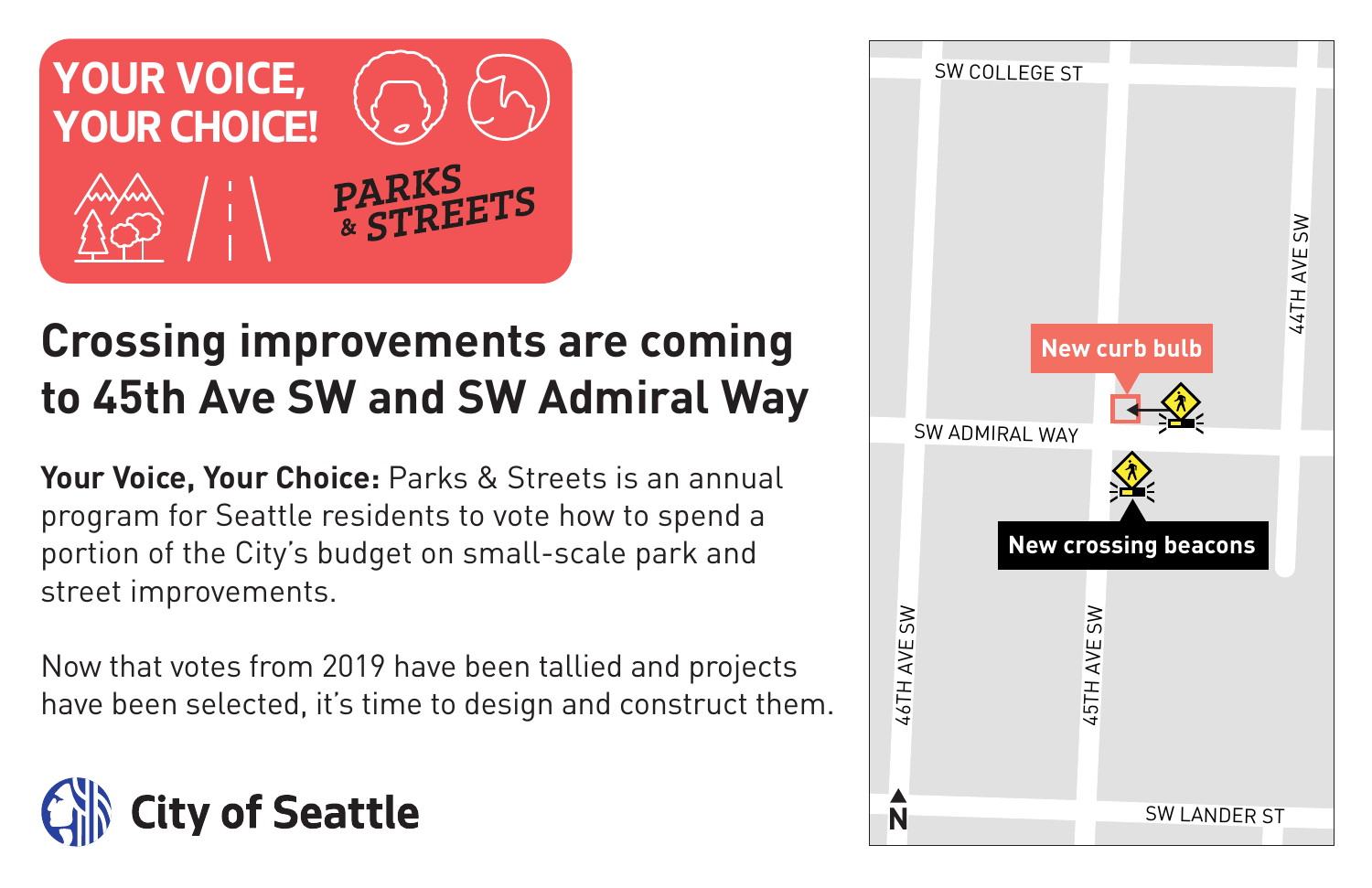



PRSRT STD **US Postage** PAID Seattle, WA Permit No. 2871

#### **Overview**

45th Ave SW and SW Admiral Way is a key intersection for many residents, parents, and students who access the Admiral business district, Lafayette Elementary School and the westbound transit stop, located on SW Admiral Way east of 45th Ave SW. We'll install a new curb bulb on the northeast corner, new curb ramps, new marked crosswalk, and adding a pair of rectangular rapid flashing beacons on the east leg to shorten the crossing distance for people walking, improve overall visibility, improve accessibility, enhance safety, and effectively calms traffic.

### **Solutions**

- Install new curb bulb and curb ramps
- Install a marked crosswalk with rectangular rapid flashing beacons

## **Visit our webpage to learn more about this project and our anticipated construction schedule.**

**Learn more:** Seattle.gov/transportation/YVYC YYVC\_Projects@seattle.gov | (206) 316-2549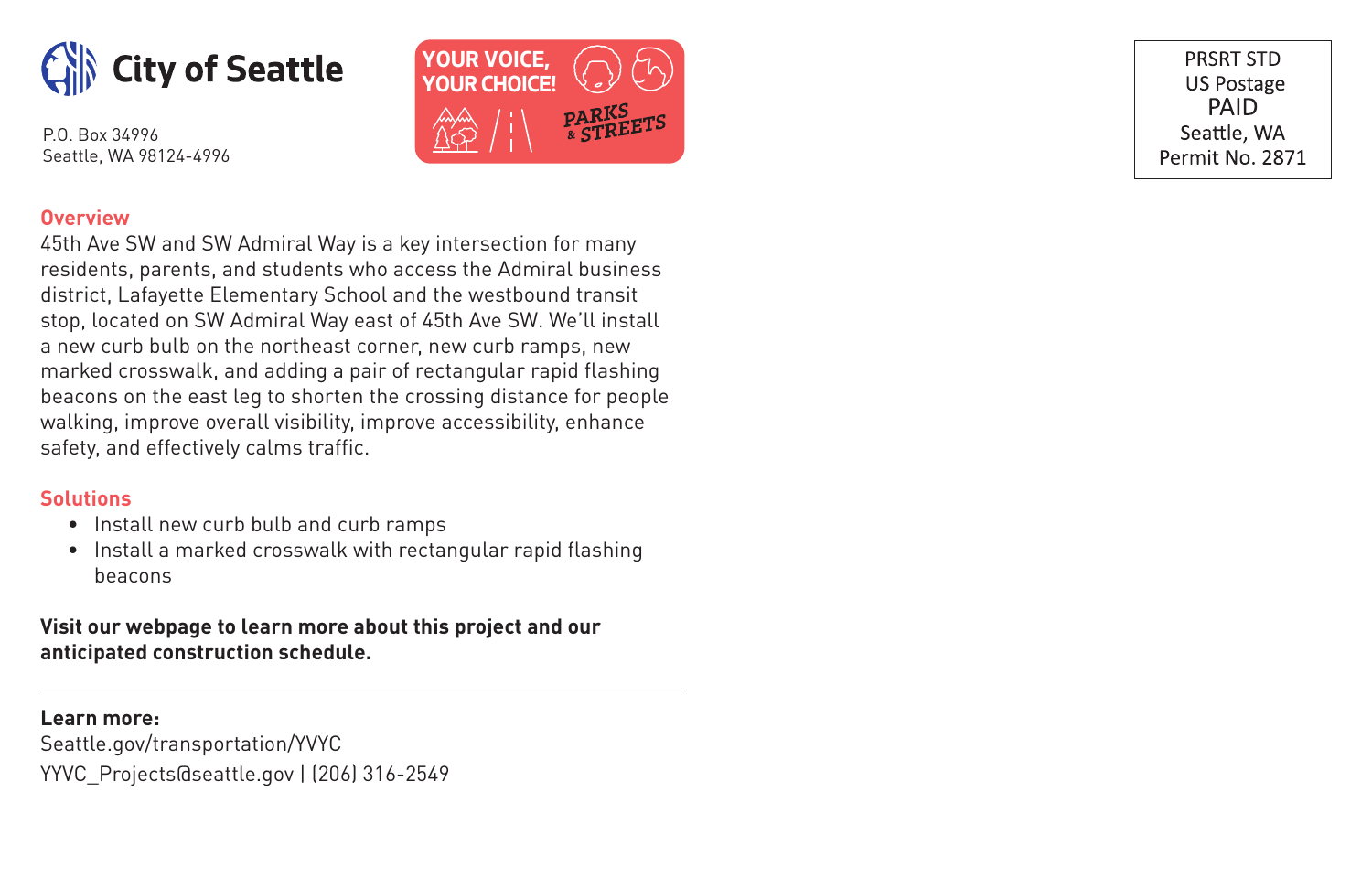

# **Traffic calming is coming to 61st Ave SW between SW Admiral Way and SW Beach Dr**

**Your Voice, Your Choice:** Parks & Streets is an annual program for Seattle residents to vote how to spend a portion of the City's budget on small-scale park and street improvements.

Now that votes from 2019 have been tallied and projects have been selected, it's time to design and construct them.



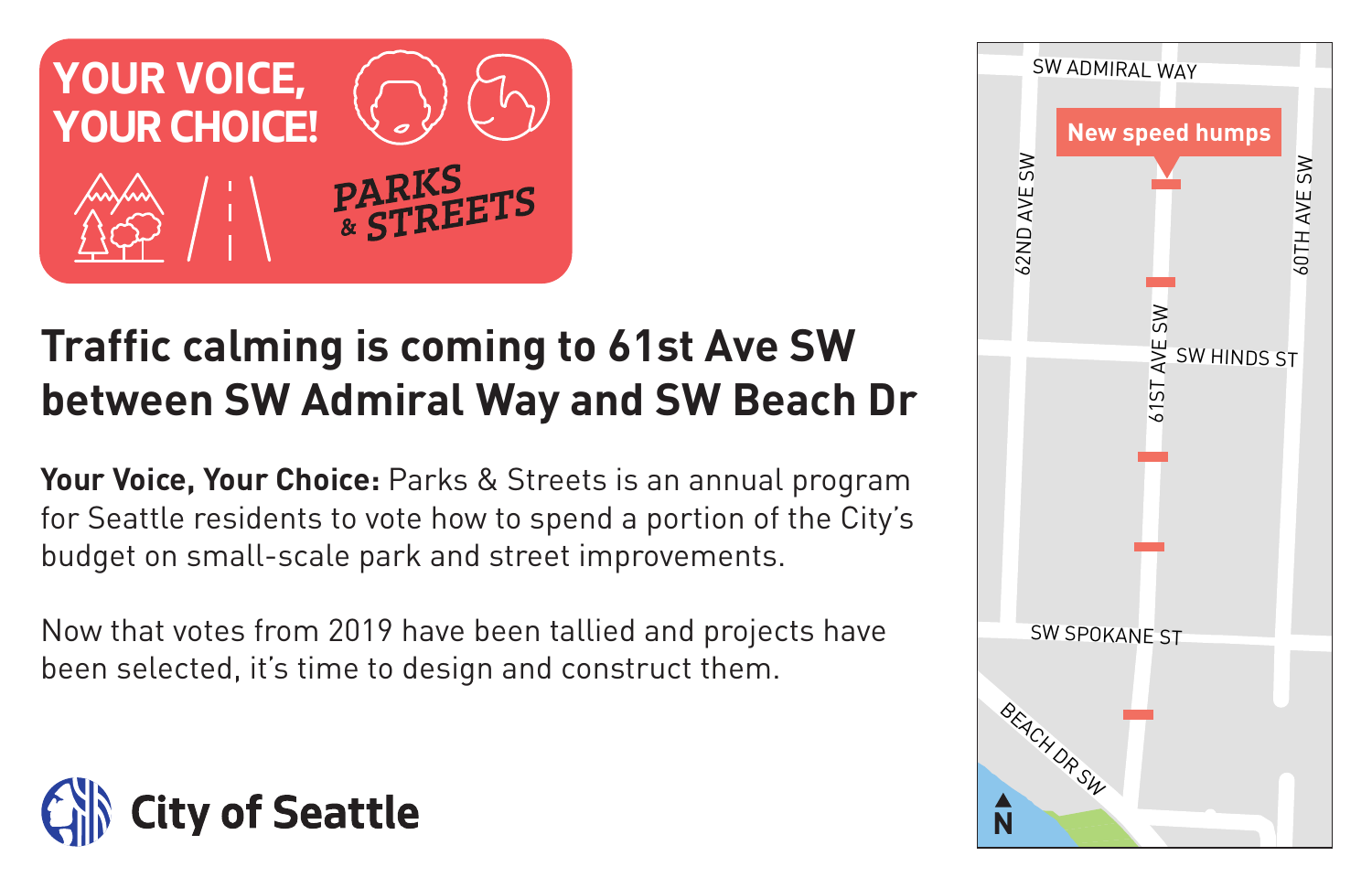



PRSRT STD **US Postage** PAID Seattle, WA Permit No. 2871

# **Overview**

In response to higher vehicle speeds and volumes, we're planning new traffic calming on 61st Ave SW between SW Admiral Way and SW Beach Dr, to increase pedestrian and neighborhood safety.

## **Solutions**

Install speed humps along 61st Ave SW; exact locations to be determined

**Visit our webpage to learn more about this project and our anticipated construction schedule.**

**Learn more:** Seattle.gov/transportation/YVYC YYVC\_Projects@seattle.gov | (206) 316-2549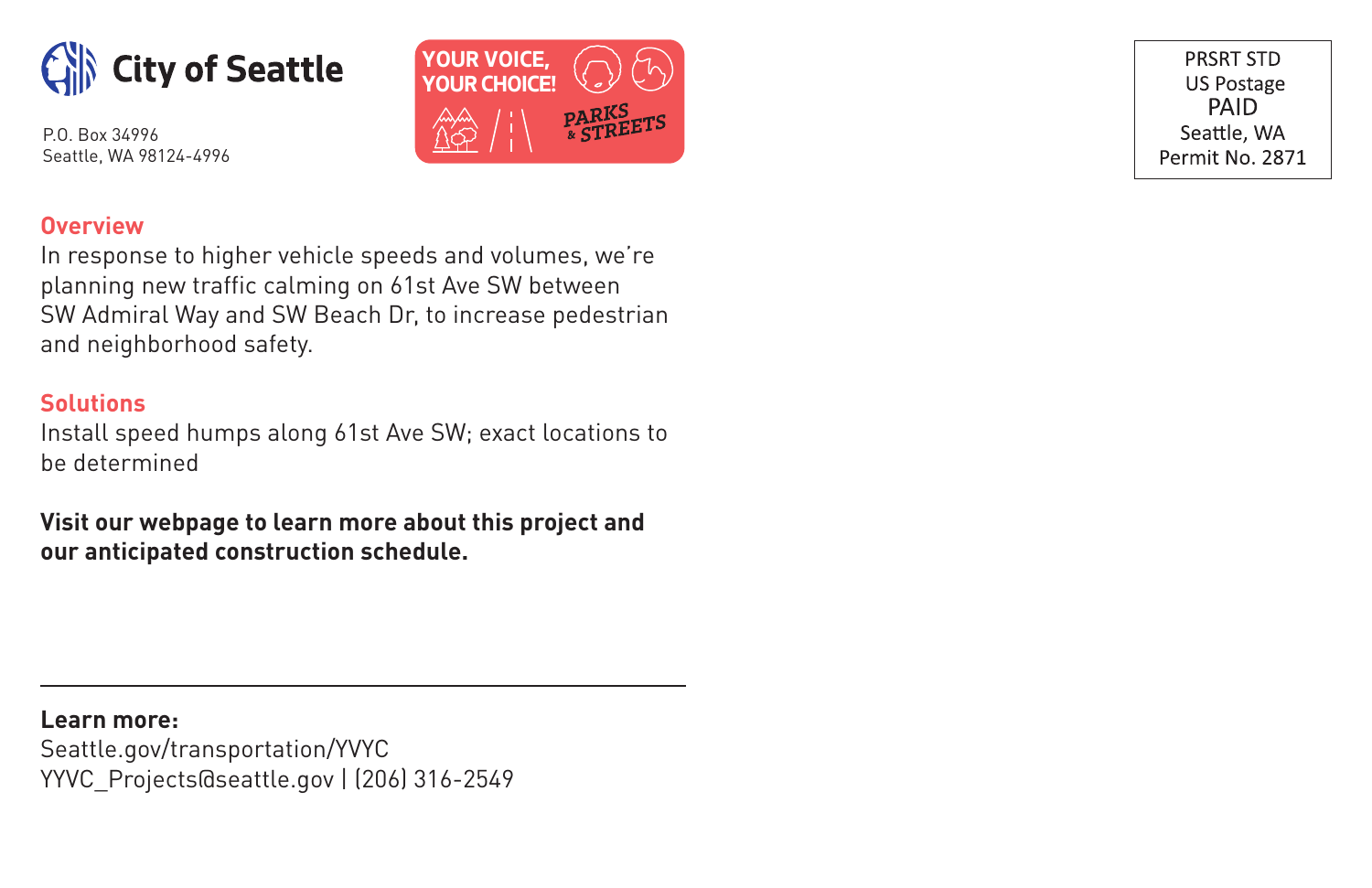

# **Intersection improvements are coming**  Intersection improvements are coming to 16th Ave SW and SW Holden St **to 16th Ave SW and SW Holden St**

portion of the City's budget on small-scale park and street portion of the City's budget on small-scale park and street **Your Voice, Your Choice:** Parks & Streets is an annual Your Voice, Your Choice: Parks & Streets is an annual program for Seattle residents to vote how to spend a program for Seattle residents to vote how to spend a improvements. improvements.

have been selected, it's time to design and construct them. have been selected, it's time to design and construct them. Now that votes from 2019 have been tallied and projects Now that votes from 2019 have been tallied and projects



City of Seattle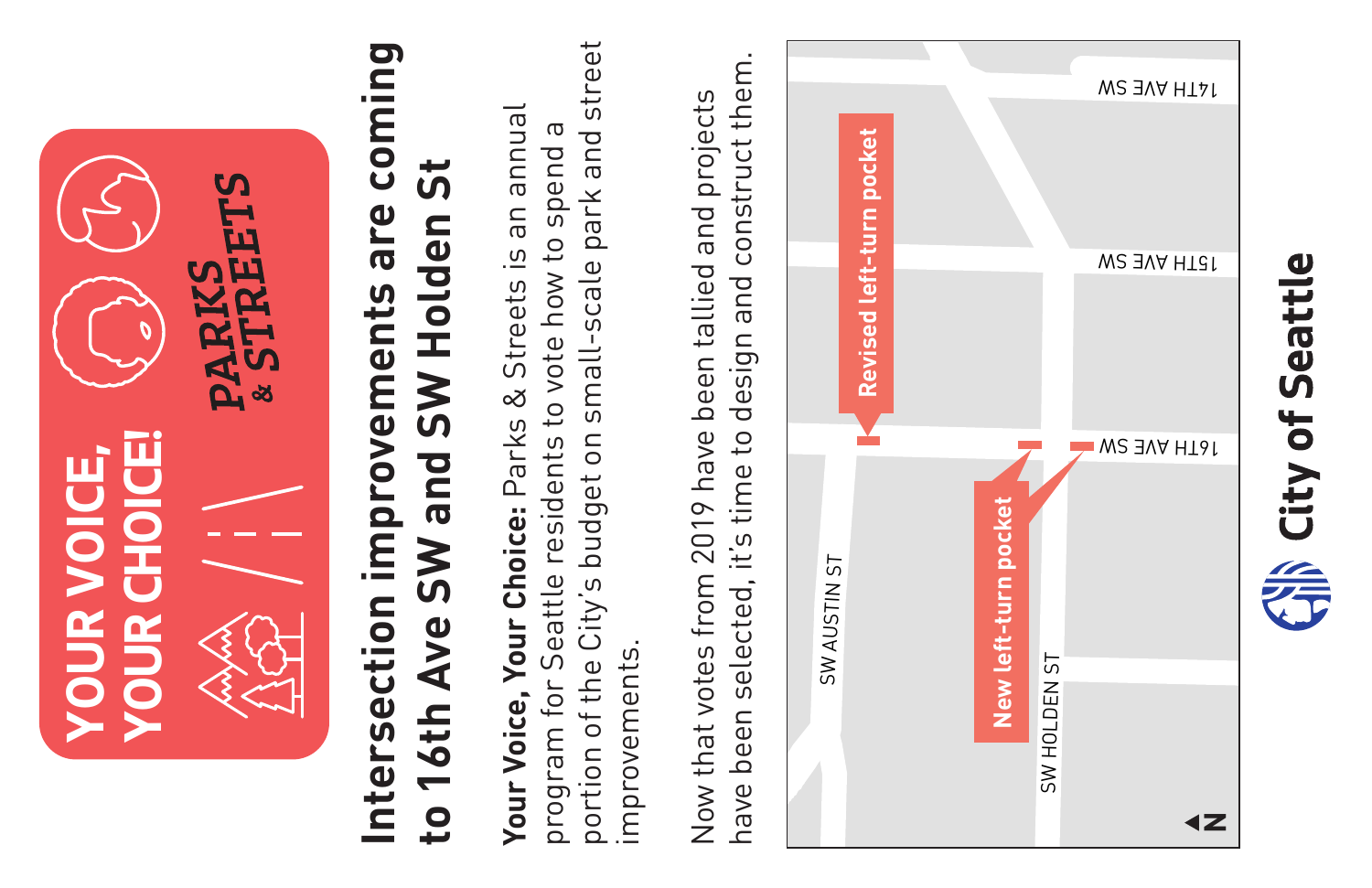



PRSRT STD **US Postage PAID** Seattle, WA Permit No. 2871

### **Overview**

The jog in east-west traffic through Highland Park at 16th Ave SW requires several turns at two closely-spaced intersections each with their own traffic signals. Due to this layout and traffic volumes, vehicle queues can back into nearby intersections and create confusion for all users. We'll stripe the street to accommodate the turning queues to clarify traffic movements and improve traffic safety.

### **Solutions**

- Add new left-turn pockets for northbound and southbound traffic at the 16th Ave SW and SW Holden St intersection
- Revise the existing left-turn pocket for northbound traffic at the 16th Ave SW and SW Austin St intersection

# **Visit our webpage to learn more about this project and our anticipated construction schedule.**

**Learn more:** Seattle.gov/transportation/YVYC YVYC\_Projects@seattle.gov | (206) 316-2549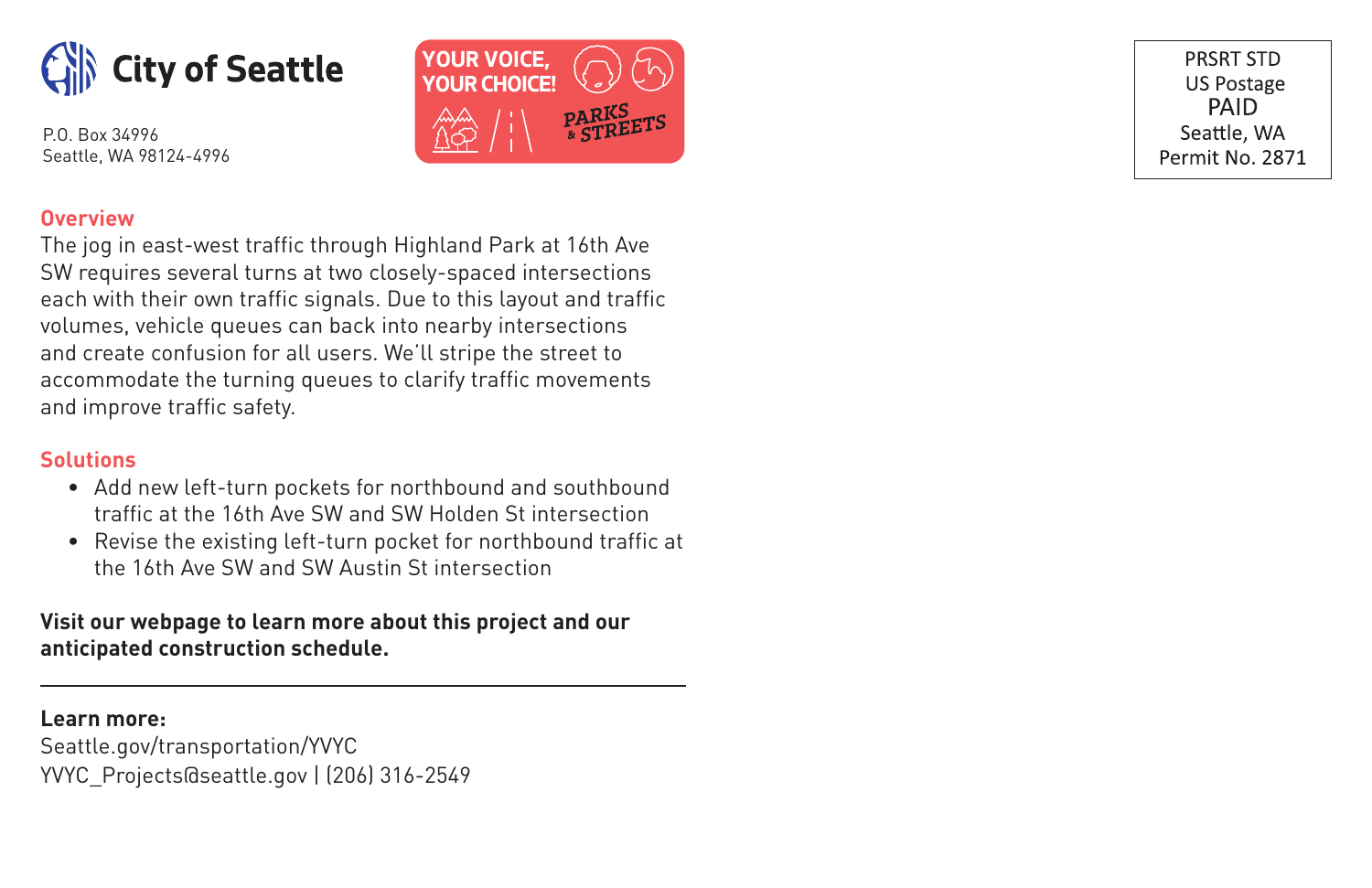

# **Walkway improvements are coming to SW Barton St between 23rd Ave SW and 24th Ave SW**

**Your Voice, Your Choice:** Parks & Streets is an annual program for Seattle residents to vote how to spend a portion of the City's budget on small-scale park and street improvements.

Now that votes from 2019 have been tallied and projects have been selected, it's time to design and construct them.